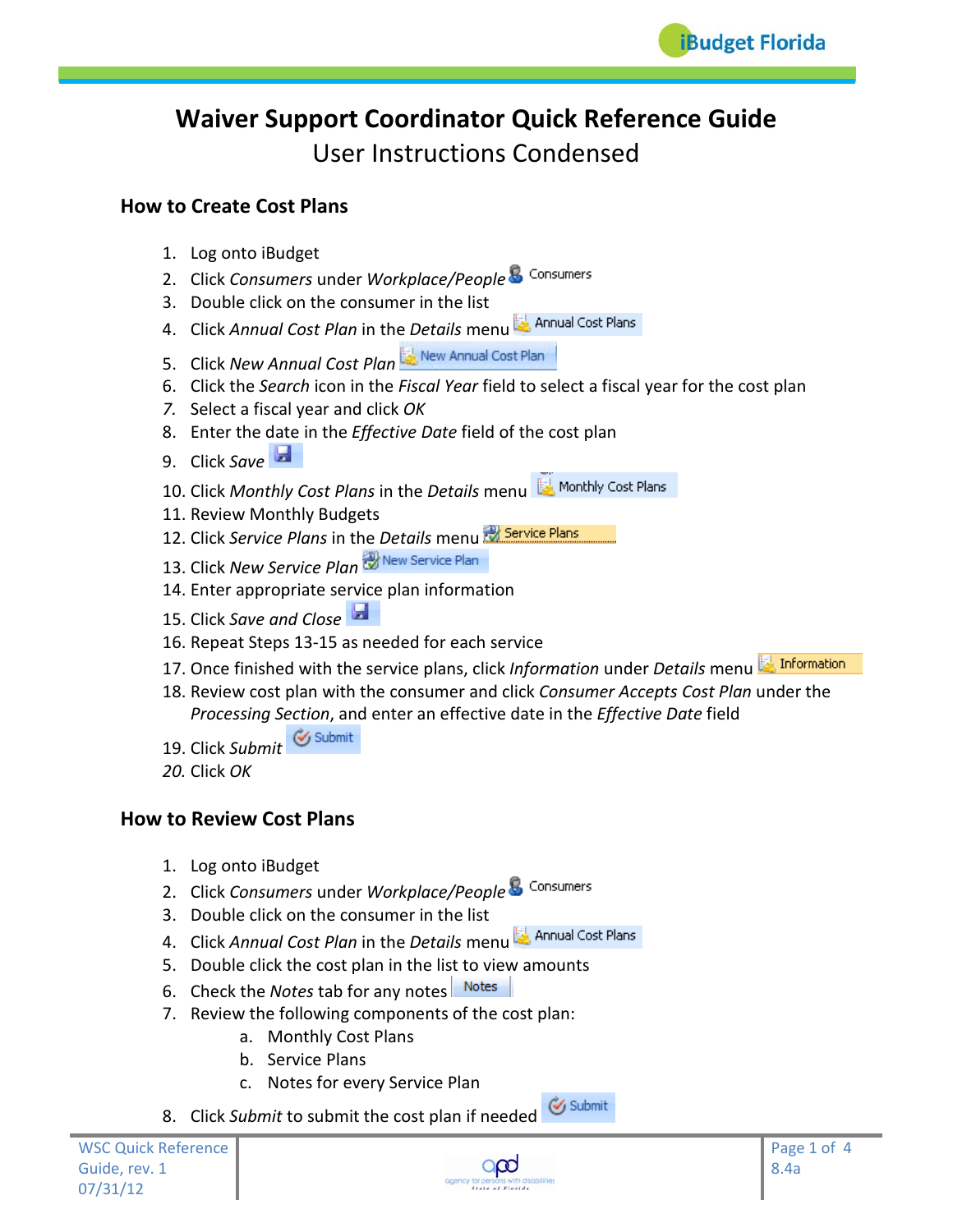# **How to Approve Cost Plans**

- 1. Log onto iBudget
- 2. Click *Consumers* under *Workplace/People*
- 3. Double click on the consumer in the list
- 4. Click *Annual Cost Plan* in the *Details* menu
- 5. Double click the cost plan to review
- 6. Check the *Notes* tab for any notes
- *7.* Review the components of the cost plan as well as the comments under the *Processing Section*
	- a. Monthly Cost Plans
	- b. Service Plans
	- c. Notes for every Service Plan

ℭ If everything in the cost plan is approved click the *Process* icon

8. Click *OK*

## **How to Copy/Change a Cost Plan**

- 1. Log onto iBudget
- 2. Click *Consumers* under *People*
- 3. Double click the consumer in the list
- 4. Click *Annual Cost Plan* in the *Details* menu
- 5. Double click on the cost plan to be copied
- 6. Click the *Copy* button at the top of the page
- *7.* Click *OK*
- 8. The system will return to the *Annual Cost Plan* screen that will now show the copied cost plan
- 9. Double click on the *Copied Cost Plan*
- 10. Click *Service Plans* in the *Details* menu
- 11. Click the service plan that needs modification
- 12. If the services need to be increased or decreased then make the appropriate modifications on the existing service plan
- 13. Click *Save and Close*
- 14. Repeat Steps 12-17 as needed for each service
- 15. Once finished with the service plans click *Information* under *Details* menu
- 16. Review cost plan with the consumer and click *Consumer Accepts Cost Plan* under the *Processing Section* and enter an effective date
- 17. Click Submit<sup> & Submit</sup>
- 18. Click *OK*

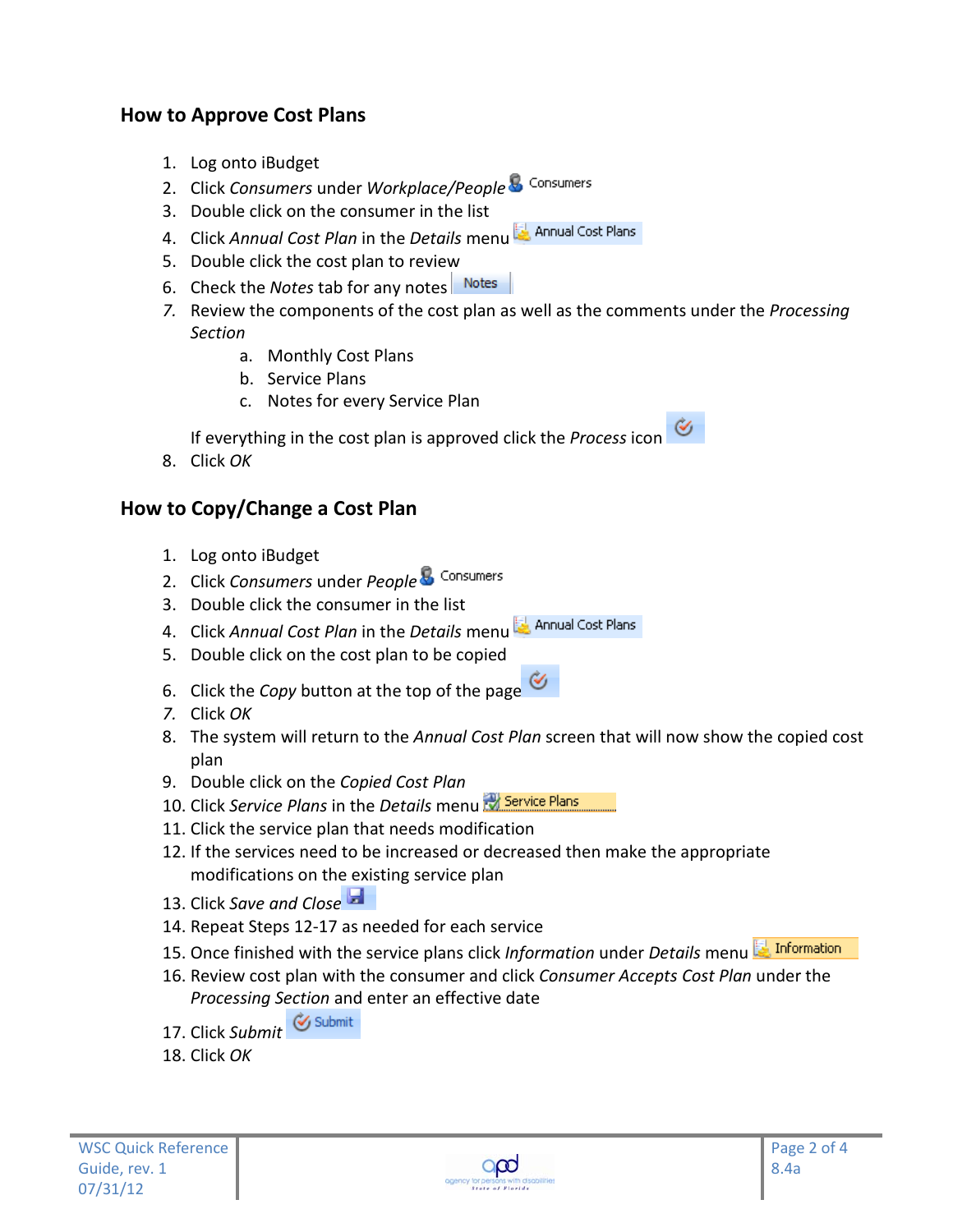# **How to View a Service Authorization**

- 1. Log onto iBudget
- 2. Click *Service Authorizations* under *iBudget*
- 3. Double click the service authorization you wish to view
- 4. View the service authorization

#### **How to View Paid Claims**

- 1. Log onto iBudget
- 2. Click *Claims* under *iBudget*
- 3. Double click the claim you wish to view
- 4. View the claim

## **How to Attach Files to Consumers or Cost Plans**

- 1. Log onto iBudget
- 2. Click on *Consumers* under *People*
- 3. Double click the consumer in the list
- 4. Click the *Attach* icon at the top of the screen
- 5. Click *Browse* to locate file to be attached
- *6.* Once located click *Open*
- *7.* Click *Attach*
- *8.* Click *Close*
- 9. The file is now located under the *Notes* section of the consumer

## **How to Remove Attached Files**

- 1. Log onto iBudget
- 2. Click the *Consumers* option under *People in the Workplace* menu
- 3. Locate the file you wish to remove
- 4. Double click the file
- 5. Click *Remove*
- 6. Click *OK* in response to the message, "Are you sure you want to remove this attachment?"
- 7. Click *OK* in response to the message, "The attachment has been removed."
- *8.* Click *Save and Close*